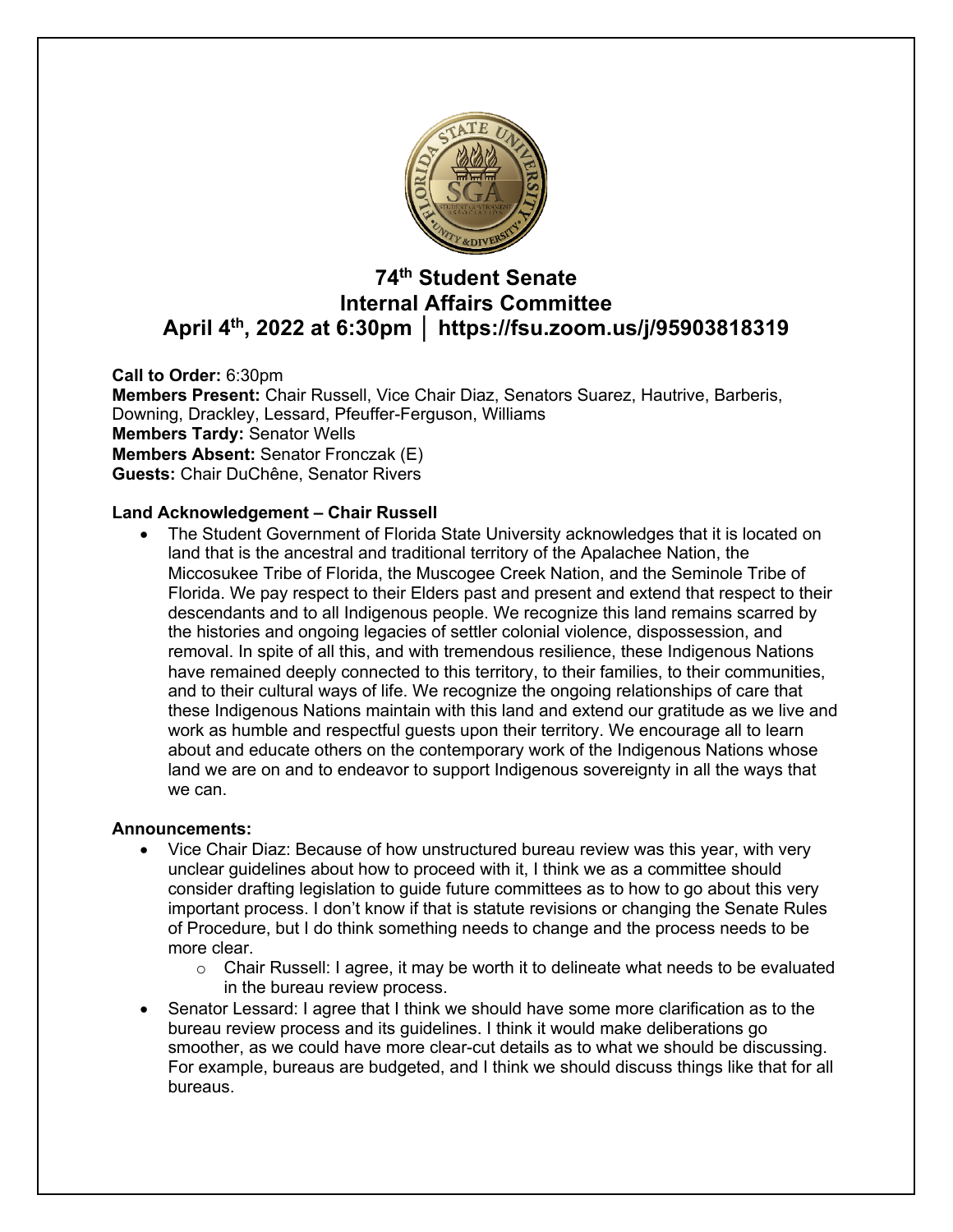### **Committee Business:**

• Bill 41 – Sponsored by Senator Wang and others: Allowing seats without sworn-in senators to become vacant.

### **Old Business:** None

### **Chair Russell relinquishes the Chair to Senator Lessard.**

**New Business:**

- **Bill # 41 - Sponsored by Senator Wang (P) Senators DuChêne, Bettley, Gonzalez, Rivers, Little (Co)**
	- Opening Statement:
		- Chair DuChêne: This bill allows for the release of senators' seats if they have not been sworn in after their  $3<sup>rd</sup>$  Senate meeting after inauguration. You can miss inauguration, miss the  $1<sup>st</sup>$  Senate meeting, miss the  $2<sup>nd</sup>$ Senate meeting, miss the 3<sup>rd</sup> meeting, and at that point, if you have not been sworn in as a senator, this bill assumes that you are probably not going to take the position as seriously as we would hope, so we would release that seat to be filled through the appointments process, which this committee knows very well..
	- **Vice Chair Diaz moves to enter roundtable discussion, Senator Pfeuffer-Ferguson seconds.**
	- Roundtable Discussion:
		- Vice Chair Diaz: I like this bill and its intent. I just have slight concerns that if someone may have a medical reason or other reasonable excuse for why they cannot take their seat, that this bill would force them out a seat they were duly elected to under circumstances that might not be fair. Do the sponsors have any concerns about that or is there anything the sponsors would like to amend as it relates to the bill text? What's your response to that?
			- Chair DuChêne: I understand where the concern comes from. I share it – it's an extreme circumstance, but of course, extreme circumstances can happen. If an amendment is brought up to require due notice of correspondence or something like that, I may find that friendly.
		- Senator Pfeuffer-Ferguson: We can have a mechanism through which we can waive the rules – maybe the person will reach out.
			- Chair DuChêne: I, and the primary sponsor, Senator Wang, would be open to an amendment to provide due notice or informing the Senate of their circumstances. If you're missing 3 Senate meetings, those are meetings that the Senate can waive the rule on your behalf. I don't know what the best amendment would be to close this loophole.
			- Senator Pfeuffer-Ferguson: I think we could add a provision to just waive the rules if they reach out to the Senate President or Pro Tempore.
		- Vice Chair Diaz: As a counter-proposal, I think we could make the vacating of the seat subject to a 2/3 vote of the Senate and/or the Rules committee. How would you feel about that?
			- Chair DuChêne: I am not the primary sponsor, though they sit on the Judiciary committee. As a general sense of the primary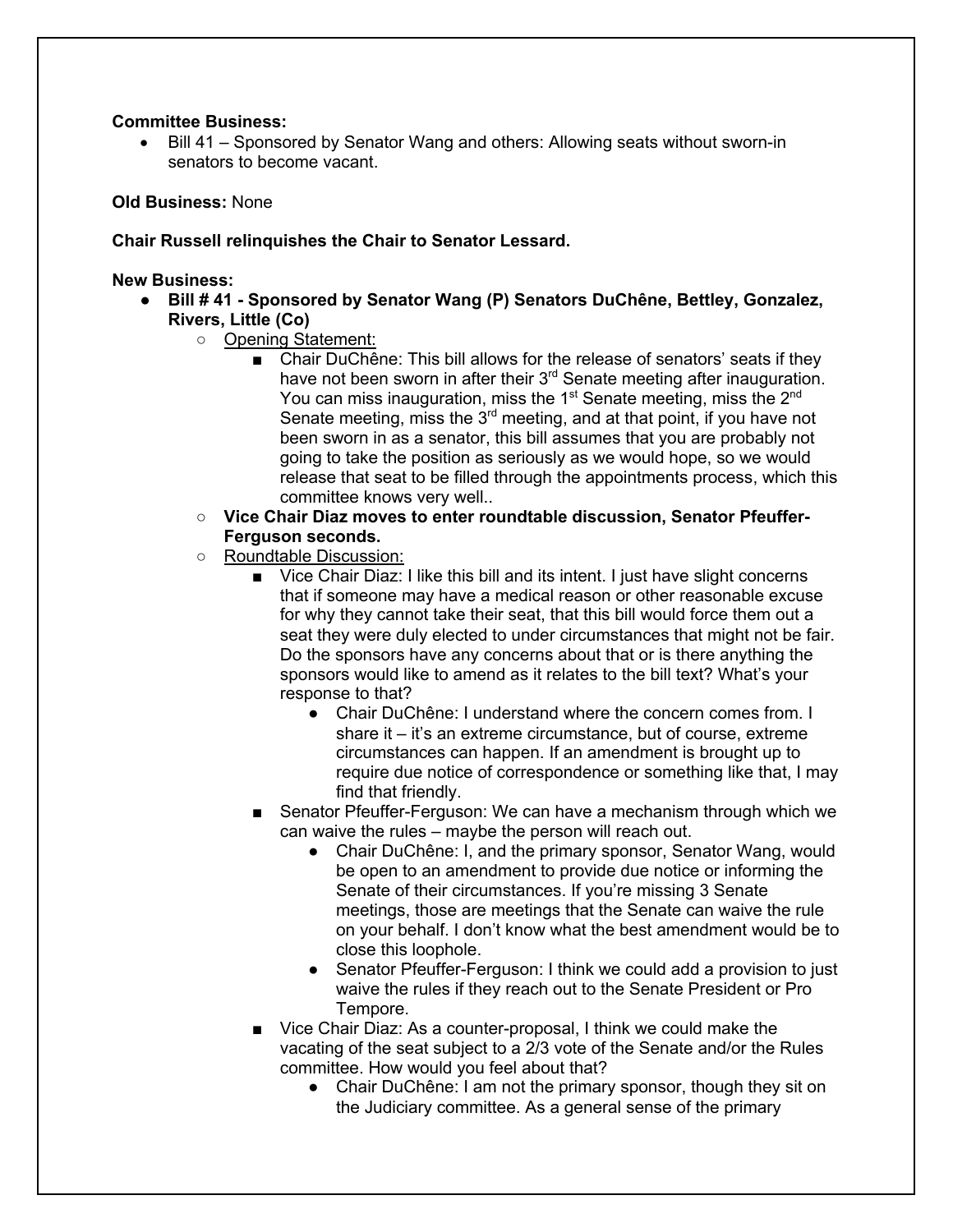sponsor, I think they may be friendly to a Rules committee vote, but pushing it to the full Senate is pretty extreme or unnecessary. If the Senator has not come to Inauguration or 3 Senate meetings, it means that no one in the Senate has ever seen them or may not even know them. Maybe including the Rules committee is fine. I think it may be preferred to simply stipulate that the seat become vacant if the senator has not provided proper notice of why they have not taken their seat. If you put up a smart amendment, I'll find it friendly, and Judiciary can look at it further.

- Senator Suarez: I like this bill and I think that it does open up a way for people who may not want to serve in Senate, or who didn't know what they were signing up for, to have their seat freed up. I think it's a good bill and in the most recent fall election, there were several senators not showing up to inauguration or their meetings. I do like this bill and will be in full support and allows people who really want to serve, to fill a vacant seat.
- **Vice Chair Diaz moves to amend, Chair Russell seconds. Chair DuChêne does not find amendment friendly, Vice Chair Diaz withdraws.**
	- Vice Chair Diaz: I would like to add the words "subject to a 2/3 vote of the Rules committee" after the word "appointment."
	- Chair DuChêne: After speaking with the primary sponsor, the amendment is not friendly.
	- Vice Chair Diaz: For the sake of time and knowing that the primary sponsor is in Judiciary, I am fine with withdrawing and passing the bill asis, and having these conversations in the next committee.
- Back in Roundtable Discussion:
	- Senator Pfeuffer-Ferguson: How do you think this will impact summer Senate sessions for those senators?
		- Chair DuChêne: A senator who is elected in the spring and does not indicate whether or not they will be taking a summer leave of absence may have their seat vacated if they do not show up for summer Senate. There is ample opportunity, however, to communicate with leadership or show up to one of the first 3 Senate meetings after inauguration.
- **Senator Pfeuffer-Ferguson moves to call the question; Senator Suarez seconds**
- Closing Statement:
	- Chair DuChêne: Thank you, IA! I support the sentiments of this bill and I encourage you to bring up the concerns you have with this bill in Judiciary tomorrow as a guest or on the Senate floor. Freeing up these seats to encourage active participation makes the Senate a more open place for those wanting to get involved, and it's a positive thing.
- Vote:
	- Yes: 10 Senators Russell, Suarez, Hautrive, Barberis, Downing, Drackley, Pfeuffer-Ferguson, Wells, Williams, Vice Chair Diaz
	- No: 0
	- Abstain: 1 Senator Lessard (presiding)
- **RESULT: BILL #41 PASSES**

**Senator Lessard relinquishes the Chair back to Chair Russell.**